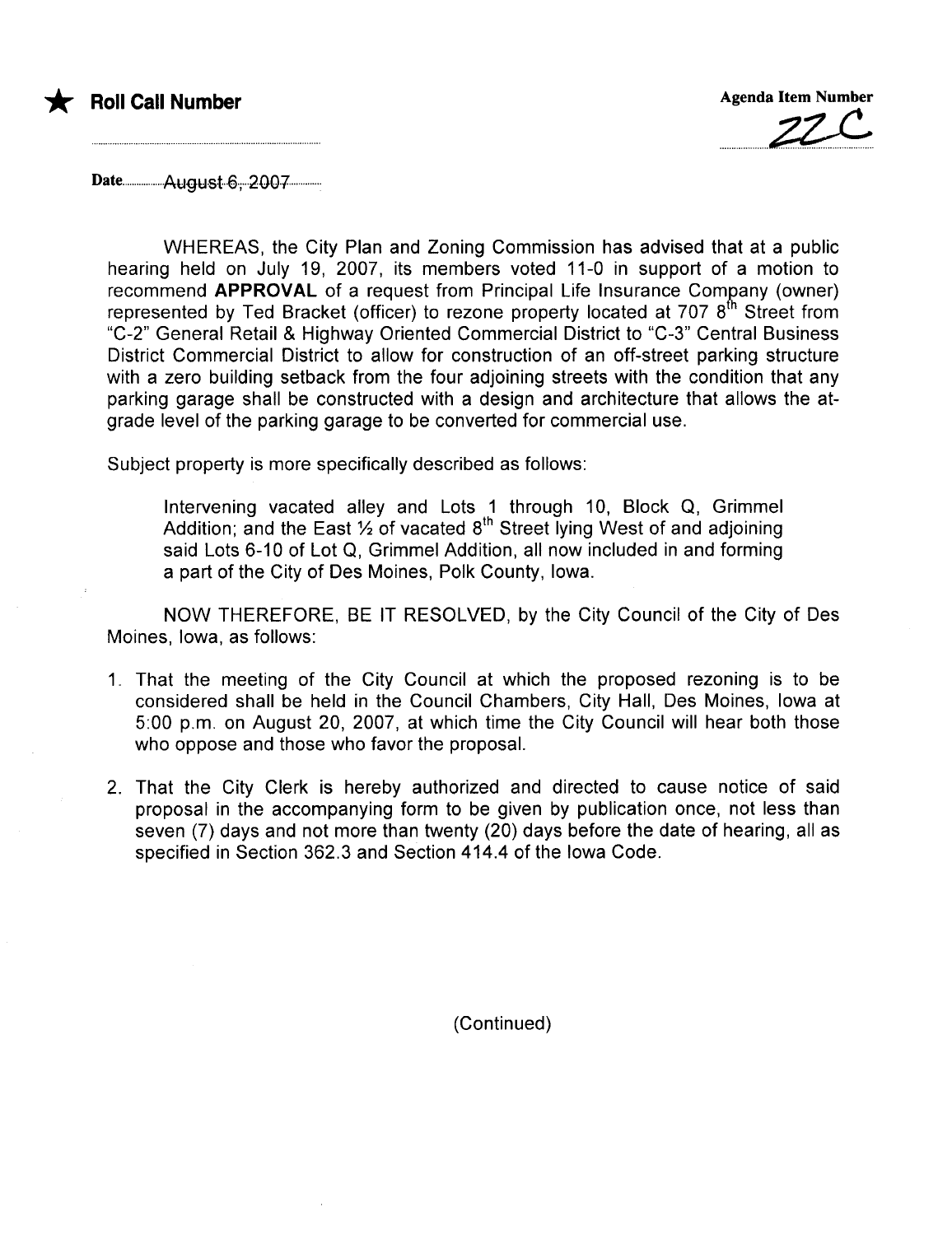# **Example 2018** Number Agenda Item Number

August 6, 2007

Date  $\frac{1}{2}$ -2-



MOVED by \_\_\_\_\_\_\_\_\_\_\_\_\_\_\_\_\_\_\_\_\_\_\_\_\_\_\_\_ to adopt.

FORM APPROVED:

Roger K Brown

Assistant City Attorney

(ZON2007 -00093)

| <b>COUNCIL ACTION</b> | <b>YEAS</b> | <b>NAYS</b> | <b>PASS</b> | <b>ABSENT</b>   | <b>CERTIFICATE</b>                                                                                   |
|-----------------------|-------------|-------------|-------------|-----------------|------------------------------------------------------------------------------------------------------|
| <b>COWNIE</b>         |             |             |             |                 |                                                                                                      |
| <b>COLEMAN</b>        |             |             |             |                 | I, DIANE RAUH, City Clerk of said City hereby                                                        |
| <b>HENSLEY</b>        |             |             |             |                 | certify that at a meeting of the City Council of<br>said City of Des Moines, held on the above date, |
| <b>KIERNAN</b>        |             |             |             |                 | among other proceedings the above was adopted.                                                       |
| <b>MAHAFFEY</b>       |             |             |             |                 |                                                                                                      |
| <b>MEYER</b>          |             |             |             |                 | IN WITNESS WHEREOF, I have hereunto set my                                                           |
| <b>VLASSIS</b>        |             |             |             |                 | hand and affixed my seal the day and year first<br>above written.                                    |
| <b>TOTAL</b>          |             |             |             |                 |                                                                                                      |
| <b>MOTION CARRIED</b> |             |             |             | <b>APPROVED</b> |                                                                                                      |
|                       |             |             |             |                 |                                                                                                      |
|                       |             |             |             |                 |                                                                                                      |
|                       |             |             |             | Mayor           | <b>City Clerk</b>                                                                                    |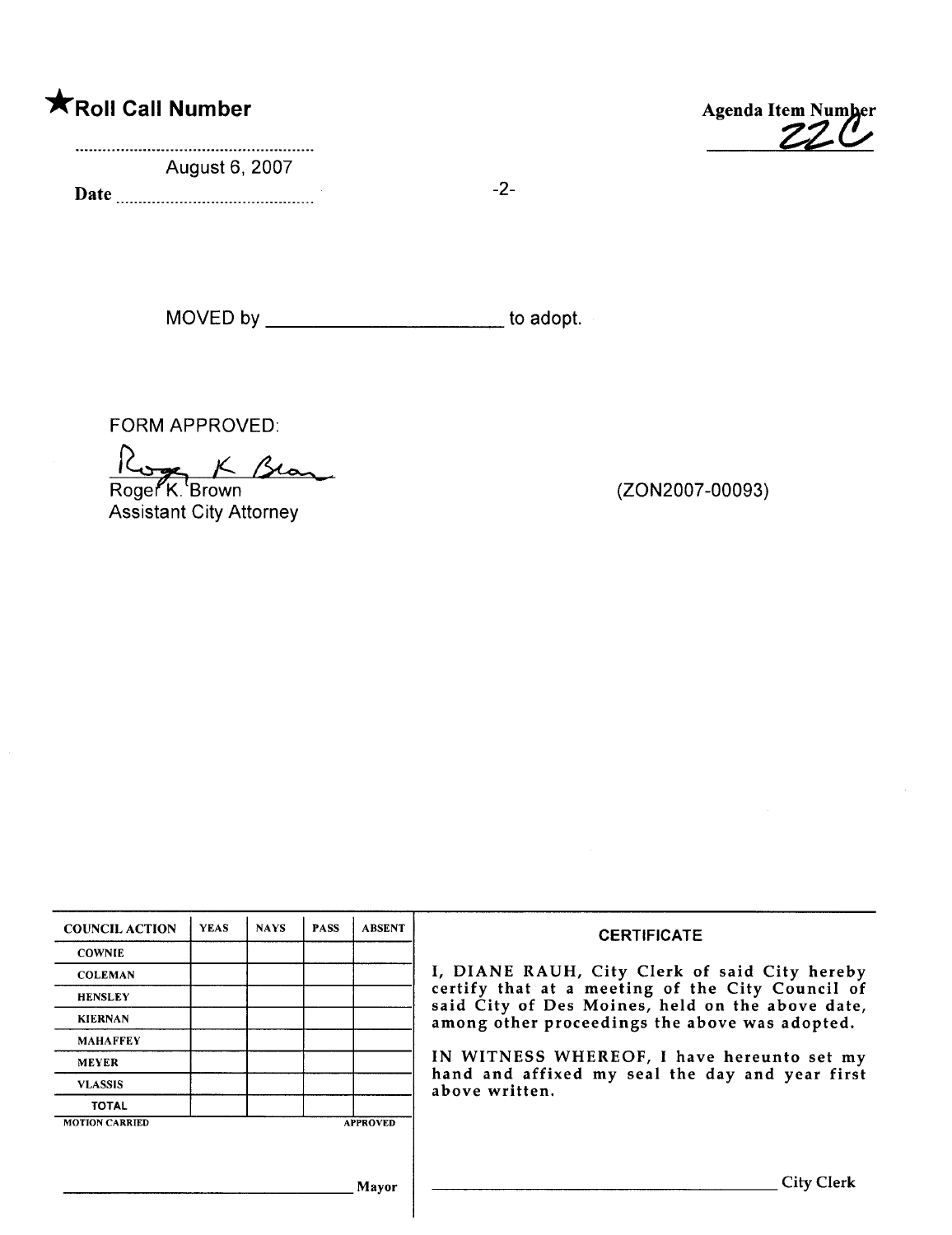| File #<br>Request from Freedom Principal Life Insurance Company (owner) represented by Ted<br>Bracket (officer) to rezone property located at 707 8 <sup>th</sup> Street.<br>ZON2007-00093 |                                                                                                |                          |                                                                                                                                                                                                                                                                           |          |   |                                                      |              |            |     |              |  |  |
|--------------------------------------------------------------------------------------------------------------------------------------------------------------------------------------------|------------------------------------------------------------------------------------------------|--------------------------|---------------------------------------------------------------------------------------------------------------------------------------------------------------------------------------------------------------------------------------------------------------------------|----------|---|------------------------------------------------------|--------------|------------|-----|--------------|--|--|
| <b>Description</b><br>of Action                                                                                                                                                            |                                                                                                |                          | Rezone property from "C-2" General Retail & Highway Oriented Commercial District to "C-<br>3" Central Business District Commercial District to allow for construction of an off-street<br>parking structure with a zero building setback from the four adjoining streets. |          |   |                                                      |              |            |     |              |  |  |
| 2020 Community<br>Downtown: Intensive, Mixed-Use Office/Residential<br><b>Character Plan</b>                                                                                               |                                                                                                |                          |                                                                                                                                                                                                                                                                           |          |   |                                                      |              |            |     |              |  |  |
| Horizon 2025<br>Transportation Plan                                                                                                                                                        |                                                                                                | No Planned Improvements. |                                                                                                                                                                                                                                                                           |          |   |                                                      |              |            |     |              |  |  |
|                                                                                                                                                                                            | "C-2" General Retail & Highway-Oriented Commercial District.<br><b>Current Zoning District</b> |                          |                                                                                                                                                                                                                                                                           |          |   |                                                      |              |            |     |              |  |  |
| <b>Proposed Zoning District</b>                                                                                                                                                            |                                                                                                |                          |                                                                                                                                                                                                                                                                           |          |   | "C-3" Central Business District Commercial District. |              |            |     |              |  |  |
|                                                                                                                                                                                            | <b>Consent Card Responses</b><br>Inside Area                                                   |                          |                                                                                                                                                                                                                                                                           | In Favor |   | Not In Favor                                         | Undetermined |            |     | % Opposition |  |  |
| Outside Area                                                                                                                                                                               |                                                                                                |                          | 0                                                                                                                                                                                                                                                                         |          | Ω | 0                                                    |              |            | 20% |              |  |  |
| <b>Plan and Zoning</b>                                                                                                                                                                     |                                                                                                |                          | $11 - 0$<br>Approval                                                                                                                                                                                                                                                      |          |   | Required 6/7 Vote of                                 |              | <b>Yes</b> |     |              |  |  |
| <b>Commission Action</b>                                                                                                                                                                   |                                                                                                | Denial                   |                                                                                                                                                                                                                                                                           |          |   | the City Council                                     |              | No         | х   |              |  |  |

Principal Life Insurance Company - 707 8th Street

 $10THST$ **BIHAVE** I-CI I 5;  $R$ H $S$ T  $7T + 8T$ **Procession Report** PARK ST il ~ i Iõ $18 + 18$ **CHESTNUT ST** WATSON POWELL JR WAY NORTH

# ZO N2007 - 00093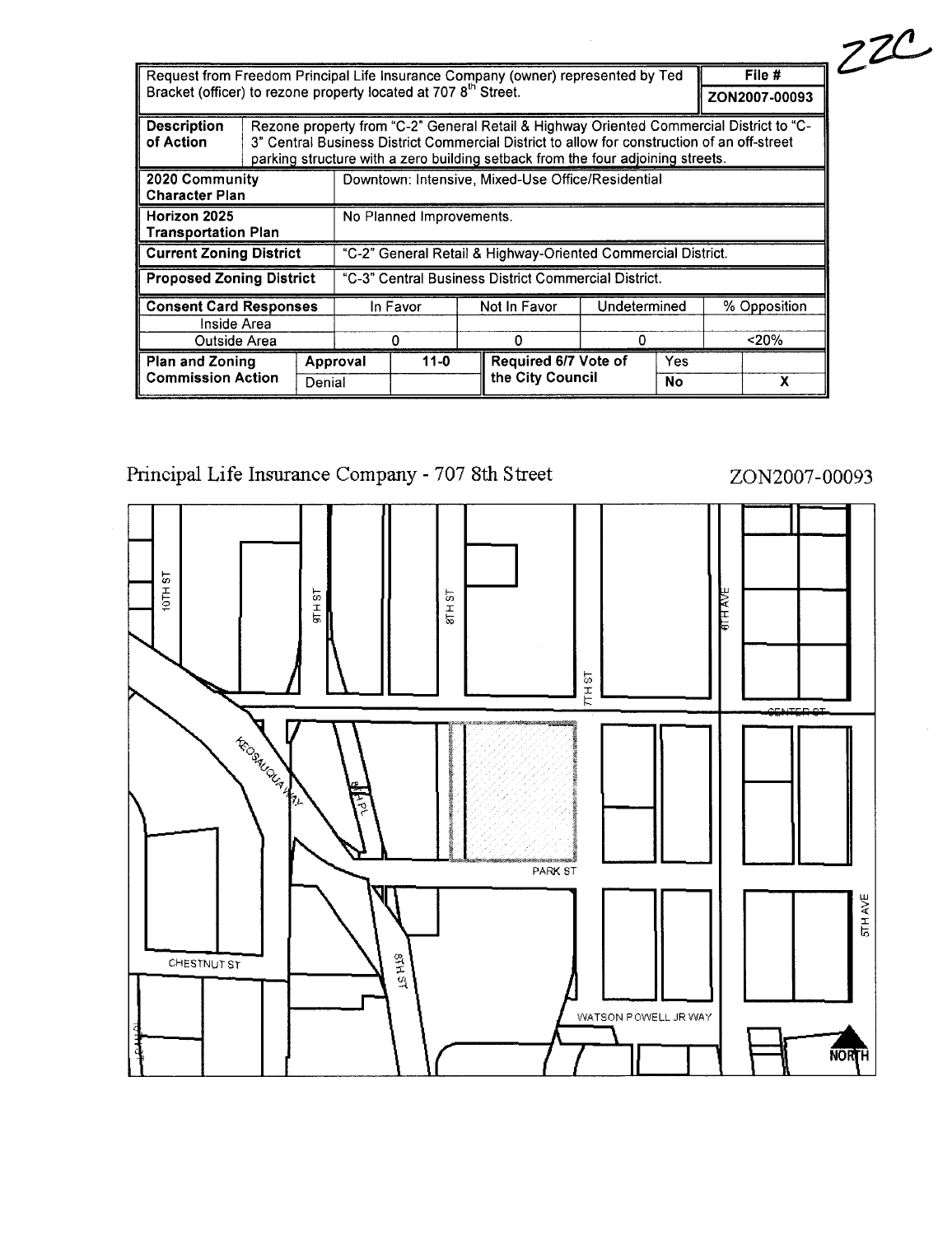|                | Uale <b>__________________</b> |
|----------------|--------------------------------|
| August 6, 2007 | ZZC<br>Agenda Item $\leq$      |

Roll Call #.

Honorable Mayor and City Council City of Des Moines, Iowa

Members:

Communication from the City Plan and Zoning Commission advising that at their meeting held July 19, 2007, the following action was taken:

## COMMISSION RECOMMENDATION:

After public hearing, the members voted 11-0 as follows:

| Commission Action:     | Yes | <b>Nays</b> | Pass | Absent |
|------------------------|-----|-------------|------|--------|
| David Cupp             |     |             |      | χ      |
| <b>Shirley Daniels</b> | X   |             |      |        |
| Dann Flaherty          | х   |             |      |        |
| <b>Bruce Heilman</b>   | Χ   |             |      |        |
| Jeffrey Johannsen      | Χ   |             |      |        |
| Greg Jones             | Χ   |             |      |        |
| <b>Frances Koontz</b>  |     |             |      | Х      |
| Kaye Lozier            | Х   |             |      |        |
| Jim Martin             |     |             |      | Χ      |
| Brian Millard          | X   |             |      |        |
| <b>Brook Rosenberg</b> |     |             |      | X      |
| Mike Simonson          | X   |             |      |        |
| <b>Kent Sovern</b>     | χ   |             |      |        |
| Tim Urban              | χ   |             |      |        |
| Marc Wallace           | Χ   |             |      |        |

APPROVAL of a request from Principal Life Insurance Company, represented by Ted Bracket (officer), for vacation and conveyance of the air rights above Park Street between  $7<sup>th</sup>$  Street and vacated  $8<sup>th</sup>$  Street to allow for a private enclosed pedestrian sky bridge between a proposed new parking structure to be constructed by Principal north of Park Street, and the existing Corporate 4 office building south of Park Street, so long as it is limited to a 16'-wide strip at least 23' above grade.

(11-2007-1.16)

By same motion and vote, members recommended APPROVAL of a request to rezone property located at 707  $8<sup>th</sup>$  Street from "C-2" General Retail & Highway Oriented Commercial District to "C-3" Central Business District Commercial District to allow for construction of an off-street parking structure with a zero building setback from the four adjoining streets with the condition that any parking garage shall be constructed with a design and architecture that allows the at-grade level of the parking garage to be converted for commercial use. (ZON2007-00093)



ARMORY BUILDING 602 ROBERT D. RAY DRIVE DES MOINES. IOWA 50309 -1881 (515) 283-4182

> ALL-AMERICA CITY 1949,1976,1981 2003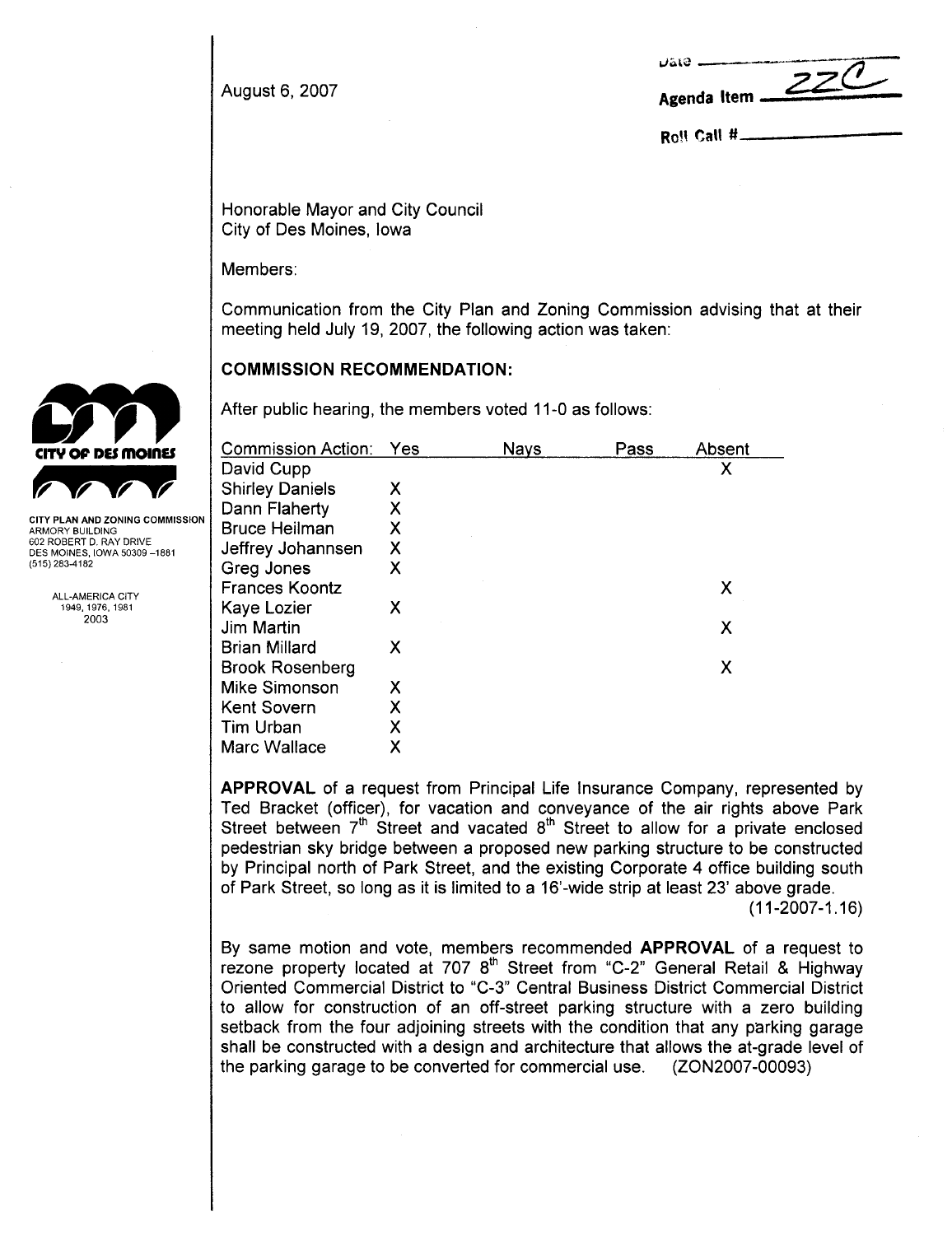Vacation/Conveyance Written Responses 1 In Favor 0 In Opposition

Rezoning Written Responses o In Favor o In Opposition

This item would not require a 6/7 vote of the City Council.

## STAFF RECOMMENDATION AND BASIS FOR APPROVAL

Part A) Staff recommends approval of the requested vacation and conveyance of air rights so long as it is limited to a 16'-wide strip at least 23' above grade.

Part B) Staff recommends the proposed rezoning be found in conformance with the Des Moines' 2020 Community Character Plan's future land use designation of Downtown: Intensive, Mixed Use Office/ResidentiaL.

Part C) Staff recommends approval of the requested rezoning to "C-3" Central Business District Commercial District, with the condition that any parking garage shall be constructed with a design and architecture that allows the at grade level of the parking garage to be converted for commercial use.

#### STAFF REPORT

1. Purpose of Request: The applicant is proposing to clear the subject site and construct a 9 story parking garage to support the Principal Financial Group office buildings to the south. The requested vacation and conveyance of air rights over Park Street would allow for a pedestrian sky bridge to connect the parking garage to the "Corporate 4" office building.

The applicant has proposed the "C\_3" District because 94' height of the proposed parking garage would exceed the maximum 45'-height allowed in the "C-2" District and the maximum 75'-height allowed in the "C-3A" District. The subject property adjoins the "C-3" District both to the south and to the east. The "C-3" District is in conformance with the current 2020 Community Character Plan's future land use designation of Downtown: Intensive, Mixed Use Office/Residential.

- 2. Size of Site: The parcel proposed for rezoning measures 264' x 330' or 87,120 square feet (2 acres). The requested air rights above Park Street measures 16' x 66' (1,056 square feet) and is 23' above grade.
- 3. Existing Zoning (site): "C-2" General Retail & Highway Oriented Commercial District and Gambling Games Prohibition Overlay District.
- 4. Existing Land Use (site): Surface parking lot.
- 5. Adjacent Land Use and Zoning:

North - "Hillside PUD"; Uses are Center Street and a surface parking lot.

South - "C-3"; Uses are Park Street and the 8-story "Corporate 4" office building for Principal Financial Group.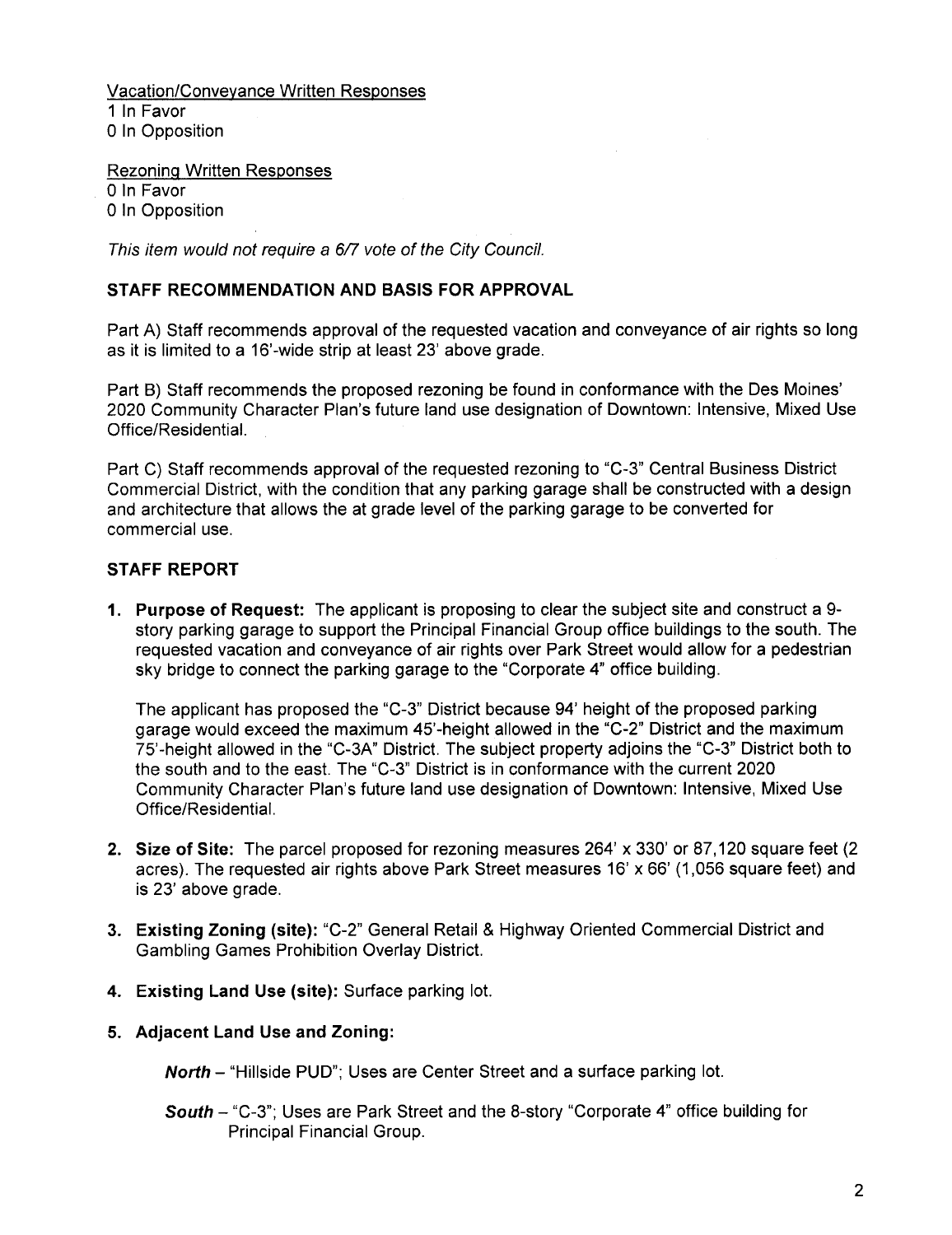- **East** "C-3" & "C-2"; Uses include  $7<sup>th</sup>$  Street, the 16-story Park Place condominium tower, and a Banker's Trust bank.
- West "C-3A"; Uses are vacated  $8<sup>th</sup>$  Street right-of-way and a surface parking lot to be redeveloped with a daycare center.
- 6. General Neighborhood/Area Land Uses: The subject property is located at the northern edge of the downtown central business district.
- 7. Applicable Recognized Neighborhood(s): N/A.
- 8. 2020 Community Character Land Use Plan Designation: Downtown: Intensive, Mixed Use Office/ResidentiaL.
- 9. Applicable Regulations: The Commission reviews all proposals to vacate land or air rights dedicated for a specific public purpose, such as for streets and parks, to determine whether the land or air rights are still needed for such purpose or may be released (vacated) for other use. The recommendation of the Commission is forwarded to the City CounciL.

The Commission also reviews all proposals to amend zoning regulations or zoning district boundaries within the City of Des Moines. Such amendments must be in conformance with the comprehensive plan for the City and designed to meet the criteria in §414.3 of the Iowa Code. The Commission may recommend that certain conditions be applied to the subject property if the property owner agrees in writing, in addition to the existing regulations. The recommendation of the Commission will be forwarded to the City CounciL.

#### II. ADDITIONAL APPLICABLE INFORMATION

- 1. Site Plan Requirements: Any future development of the site will be required to meet all of the City's site plan requirements, including landscaping and storm water management.
- 2. Street System: The applicant is requesting the vacation and conveyance of the air-rights 23' above the grade of Park Street to allow for a private enclosed pedestrian sky bridge from the future parking structure to the Corporate 4 office building. The Traffic & Transportation Division has indicated that 23' clearance is adequate, as the minimum height permitted for a pedestrian sky bridge is 16.5'. Staff recommends that air rights above the street be vacated and conveyed be limited to a 16'-wide strip at least 23' above grade.

On April 19, 2007, the Plan and Zoning Commission recommended vacation and conveyance of adjoining  $8<sup>th</sup>$  Street between Park Street and Center Street. On May 7, 2007, the City Council approved this vacation and conveyance.

- 3. 2020 Community Character Plan: The proposed "C-3" District conforms with the 2020 Community Character Plan future land use designation of Downtown: Intensive, Mixed Use Office/Residential, which accommodates a mixture of office, residential, parking, and retail facilities. The proposed parking facility will expand Principal Financial Group's headquarters and strengthen its position as a major employer in the downtown.
- 4. Urban Design: According to the conceptual site sketch, the rezoning would allow construction of a 9-level parking garage having a height of 94' and 0' front yard setbacks. The parking garage would have an entrance and an exit along both Park Street and Center Street.

The applicant has not finalized the design for the parking structure at this time. Staff recommends that the parking garage be designed to accommodate adaptive use of the "at